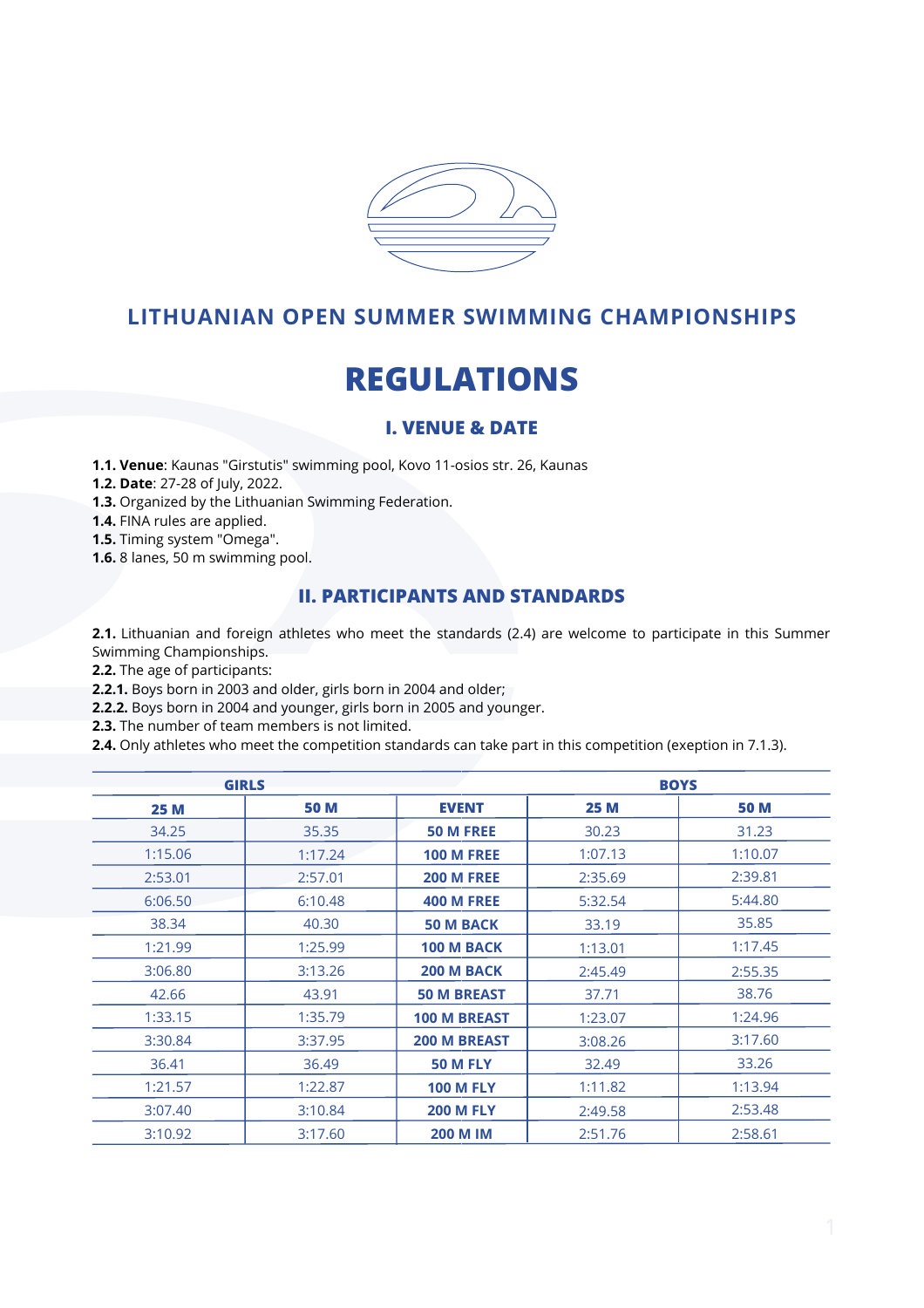## **III. PROGRAMME**

**3.1. JULY 27** (Wednesday)

|                               | <b>WARM-UP 10:00-10:55</b><br><b>BEGINNING 11:00</b> | WA<br>в              |
|-------------------------------|------------------------------------------------------|----------------------|
| <b>EVENT</b>                  | <b>TIMED FINALS</b>                                  | <b>EVENT</b>         |
| #1 100 M FREE, M              | <b>AGE GROUP I, II</b>                               | #9 200 M FREE        |
| #2 100 M FREE, W              | <b>AGE GROUP I, II</b>                               | #10 200 M FRE        |
| <b>#3</b> 50 M BREAST, M      | AGE GROUP I, II                                      | #11 100 M BRE        |
| <b>#4 50 M BREAST, W</b>      | AGE GROUP I, II                                      | #12 100 M BRE        |
| <b>#5</b> 200 M FLY, <i>M</i> | AGE GROUP I. II                                      | <b>#13</b> 50 M FLY, |
| #6 200 M FLY, W               | <b>AGE GROUP I, II</b>                               | #14 50 M FLY, I      |
| <b>#7</b> 100 M BACK, M       | <b>AGE GROUP I. II</b>                               | #15 200 M BAC        |
| <b>#8 100 M BACK, W</b>       | <b>AGE GROUP I, II</b>                               | #16 200 M BAC        |
|                               |                                                      |                      |

| <b>WARM-UP 16:30-17:25</b><br><b>BEGINNING 17:30</b> |                        |  |
|------------------------------------------------------|------------------------|--|
| <b>EVENT</b>                                         | <b>TIMED FINALS</b>    |  |
| <b>#9 200 M FREE, M</b>                              | AGE GROUP I, II        |  |
| #10 200 M FREE, M                                    | AGE GROUP I, II        |  |
| <b>#11</b> 100 M BREAST, M                           | AGE GROUP I, II        |  |
| #12 100 M BREAST, W                                  | AGE GROUP I, II        |  |
| #13 50 M FLY, M                                      | AGE GROUP I, II        |  |
| #14 50 M FLY, W                                      | AGE GROUP I, II        |  |
| #15 200 M BACK, M                                    | AGE GROUP I, II        |  |
| #16 200 M BACK, W                                    | <b>AGE GROUP I, II</b> |  |
| #17 200 M IM, M                                      | <b>AGE GROUP I, II</b> |  |
| #18 200 M IM, W                                      | AGE GROUP I. II        |  |

#### **3.2. JULY 28** (Thursday)

| <b>WARM-UP 09:00-9:55</b><br><b>BEGINNING 10:00</b> |                        |  |  |
|-----------------------------------------------------|------------------------|--|--|
| <b>EVENT</b>                                        | <b>TIMED FINALS</b>    |  |  |
| #19 50 M FREE, M                                    | AGE GROUP I, II        |  |  |
| <b>#20</b> 50 M FREE, M                             | AGE GROUP I, II        |  |  |
| #21 200 M BREAST, M                                 | <b>AGE GROUP I, II</b> |  |  |
| #22 200 M BREAST, W                                 | <b>AGE GROUP I, II</b> |  |  |
| #23 100 M FLY, M                                    | <b>AGE GROUP I, II</b> |  |  |
| #24 100 M FLY, W                                    | <b>AGE GROUP I, II</b> |  |  |
| <b>#25</b> 50 M BACK, M                             | <b>AGE GROUP I, II</b> |  |  |
| <b>#26</b> 50 M BACK, W                             | <b>AGE GROUP I, II</b> |  |  |
| #27 400 M FREE, M                                   | <b>AGE GROUP I, II</b> |  |  |
| #28 400 M FREE, W                                   | <b>AGE GROUP I, II</b> |  |  |

*\* Entry into the swimming pool is open 30 min before the beginning of the warm-up.*

## **IV. ENTRIES**

**4.1.** Entries must be submitted by no later than **24:00, 8 July, 2022.**

**4.2.** Changes/withdrawals will be accepted until **15:00, 26 July, 2022.**

**4.3.** Late entries will accepted from 24:00, 8 July to 15:00, 26 July. The fee - 30 Eur/event.

**4.4.** Submitting an extra event (not applicable to changes and withdrawals) is considered to be a late entry.

#### **4.5. No changes will be accepted after 15:00, 26 July, 2022.**

**4.6.** Entries must hold doctors' visas allowing participation in competition. Team leaders are responsible for valid allowances.

**4.7.** The entry times must cover the period from 01-01-2021 to 08-07-2022.

**4.8.** After 15:00, 26 July if an athlete due to important reasons cannot take part in the championships and wants to avoid being fined, the team leader or coach should submit a written request to the Secretary of the competition and it should be done before the beginning of the morning warm-up of the current day. The start protocols will not be changed but the organizers will have information not to apply the fine for those athletes.

**4.9.** Each organization must submit a separate Excel file of all the participating swimmers and their coaches.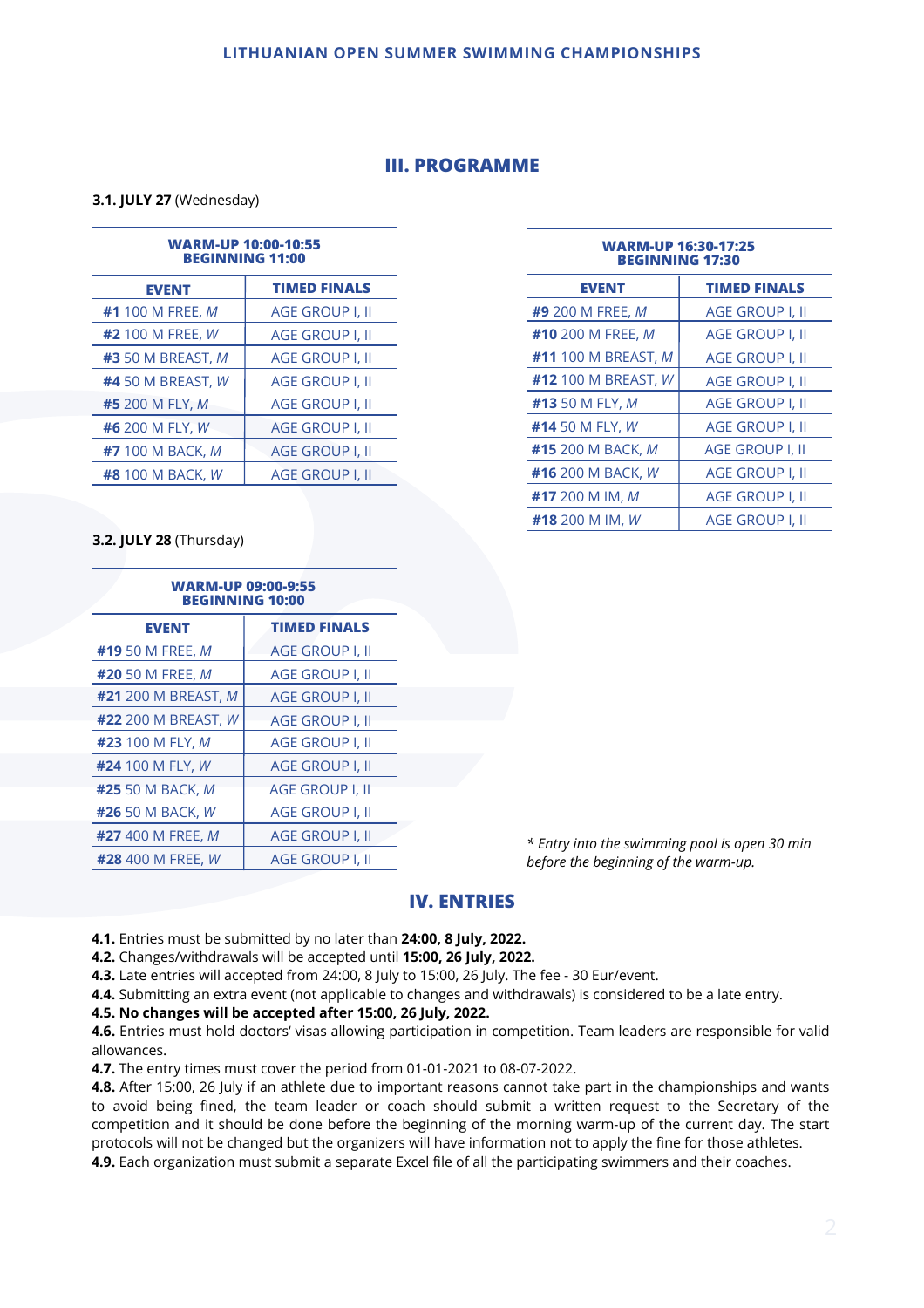#### **LITHUANIAN OPEN SUMMER SWIMMING CHAMPIONSHIPS**

**4.10.** Entries may be submitted as following:

| Swimrankings.net online                                                                    | "Entry Editor"                                                                                                                                                                                                                                                                                                |
|--------------------------------------------------------------------------------------------|---------------------------------------------------------------------------------------------------------------------------------------------------------------------------------------------------------------------------------------------------------------------------------------------------------------|
| • All athletes.<br>• File "entries by athlete" must be<br>sent to lpf.paraiskos@gmail.com. | • Entry times from 50 m pools will be seeded ahead of times from 25 m<br>pools. In case the athlete has not result, the NT must be indicated.<br>The submission must include: pool length, date, city (not the title of<br>the event).<br>• The completed application forms (entries) must be named after the |
|                                                                                            | team (i. e., Kauno PM, Sostines SC).<br>• The results must be achieved in the competition of at least sport's<br>school.                                                                                                                                                                                      |
|                                                                                            | • The swimmers, whose achieved results mismatch with the results<br>from the technical entry or are achieved in the event of lower level<br>than sport school's, will start with the mark "no result".<br>• All entries must be sent only by e-mail: lpf.paraiskos@gmail.com.                                 |
|                                                                                            | • Entries are considered to be accepted after a confirmation (reply) is<br>received.                                                                                                                                                                                                                          |

## **V. COMPETITION**

**5.1.** Electronic timing system will be used.

**5.2.** The competition is held as timed finals.

**5.3.** In 50 m, 100 m, 200 m events participants will compete in two age groups and will be awarded according to age groups.

**5.4.** In 400 m freestyle event athletes will take part max in 4 heats according to the entries. Those athletes with lower entry times will not be able to take part in this event.

**5.5.** Before entering the race the participant must register at the participants' jugde. In case of not showing or being late the participant will not be allowed to participate in the event. Fine for missing the finals according to 7.3.

## **VI. AWARDS**

**6.1.** The first three swimmers in each event will be awarded with medals.

**6.2.** The best swimmers in their age groups (3 girls and 3 boys) who will collect the higher amount of FINA points in two Olympic events sum total (only in individual events) will be awarded with money prizes (if an athlete achieves the best results in both groups, he/she will be awarded with a larger money prize giving another award to the athlete who is next in line).

**6.2.1.** I age group (3 boys, 3 girls):

- $\bullet$  I place 300 €;
- $\bullet$  II place 200 €;
- $\bullet$  III place 100 €.

**6.2.2.** II age group (3 boys, 3 girls):

- $\bullet$  I place 200 €;
- $\bullet$  II place 100 €;
- $\bullet$  III place 50 €.

**6.3.** If two or more swimmers collect the same amount of FINA points in two Olympic events the winners will be announced according to the ranking he/she has in the first, second, etc., event.

**6.4.** If an athlete misses the award ceremony, he/she will not receive the prize.

**6.5.** There might be additional prizes.

## **VII. FINANCIAL TERMS**

**7.1.** Competition fee:

**7.1.1.** Participation fee for foreign clubs/athletes - 10 €/event.

**7.1.2.** Late entry – 30 €/event.

**7.1.3.** If an athlete does not meet standard in a certain event he/she can take part in the championships – start fee – 10 €/event.

**7.2.** The fee must be paid for all participants included into protocol.

**7.3.** Fine for missing the start (exception in 4.8) – 15 €.